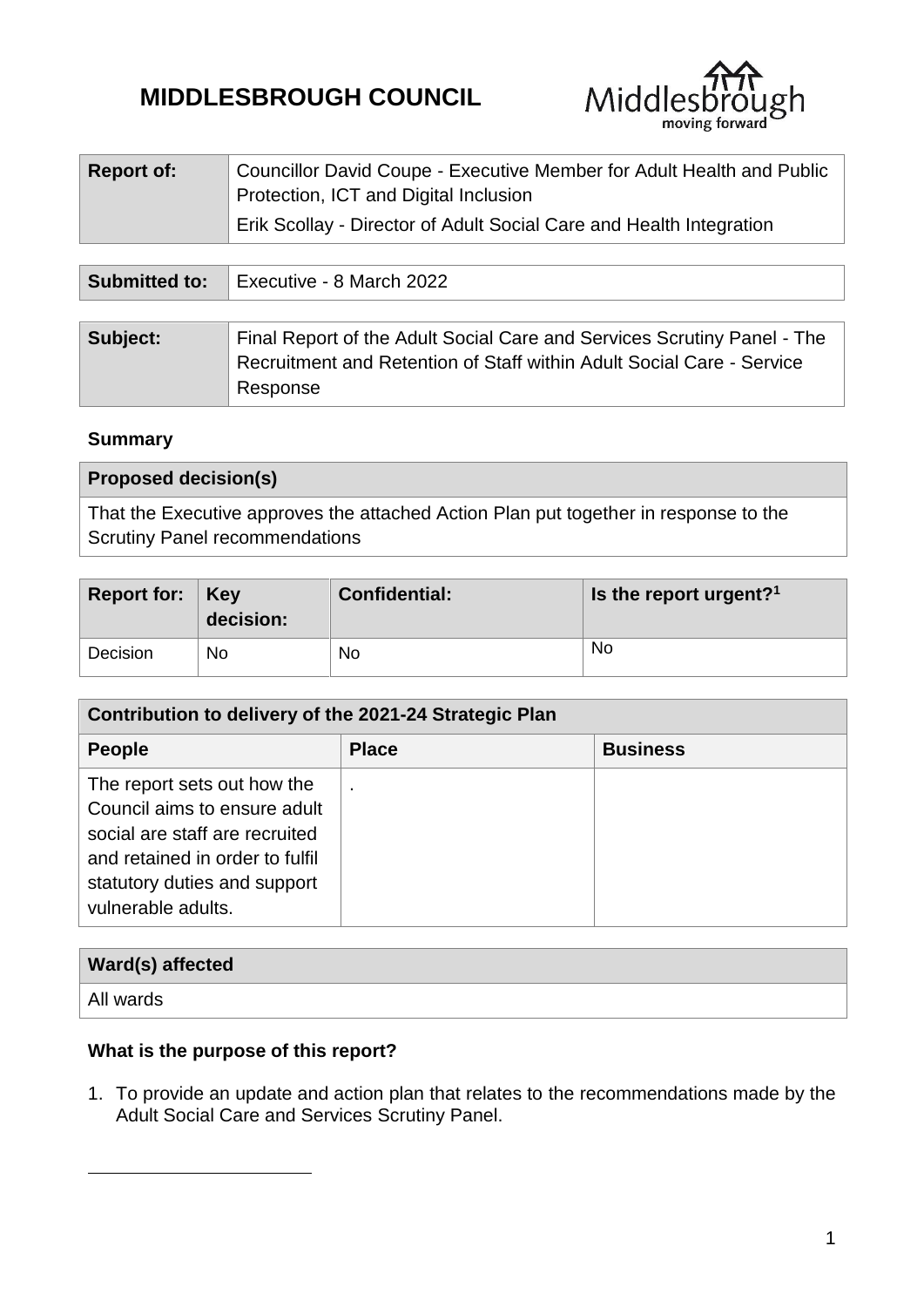## **Why does this report require a Member decision?**

2. In line with the Council's constitution following approval of the "Recruitment and Retention of Staff within Adult Social Care" report by the Adult Social Care and Services Scrutiny Panel, the recommendations of the scrutiny panel now need to be considered by the Executive and approval sought for the service area action plan..

## **Report Background**

3. The Scrutiny panel met to consider on-going difficulties in recruiting and retaining staff within Adult Social Care and to hear proposals from officers within the service that are intended to tackle these issues.

## **What decision(s) are being asked for?**

4. That the Executive approves the attached Action Plan put together in response to the Scrutiny Panel recommendations.

## **Why is this being recommended?**

5. It is a requirement of the constitution that the Executive formally considers the Scrutiny Panel's report and the service area's action plan and decides if they are satisfied that the action plan represents an appropriate; proportionate and cost effective course of action.

#### **Other potential decisions and why these have not been recommended**

6. Full details of what the Scrutiny Panel took into consideration when arriving at their recommendations are contained in the Scrutiny report (Appendix I).

#### **Impact(s) of recommended decision(s)**

7. The recommendations in the action plan will aim to assist in tackling the on-going recruitment and retention issues within Adult Social Care.

#### *Legal*

8. No legal implications identified at this stage, however, in the event that recruitment and retention payments are implemented then there are potential contractual changes for staff members to reflect the conditions attached to those payments. Further advice will be sought from Human Resources as required.

#### *Financial*

9. The proposed actions do not at this stage create additional financial obligations, although implementation of recruitment and retention payments would do so if the criteria for award are deemed to be met. The development of proposals on recruitment and retention have involved finance staff and will continue to do so.

## *Policy Framework*

10.No implications for the Council's Policy Framework have been identified.